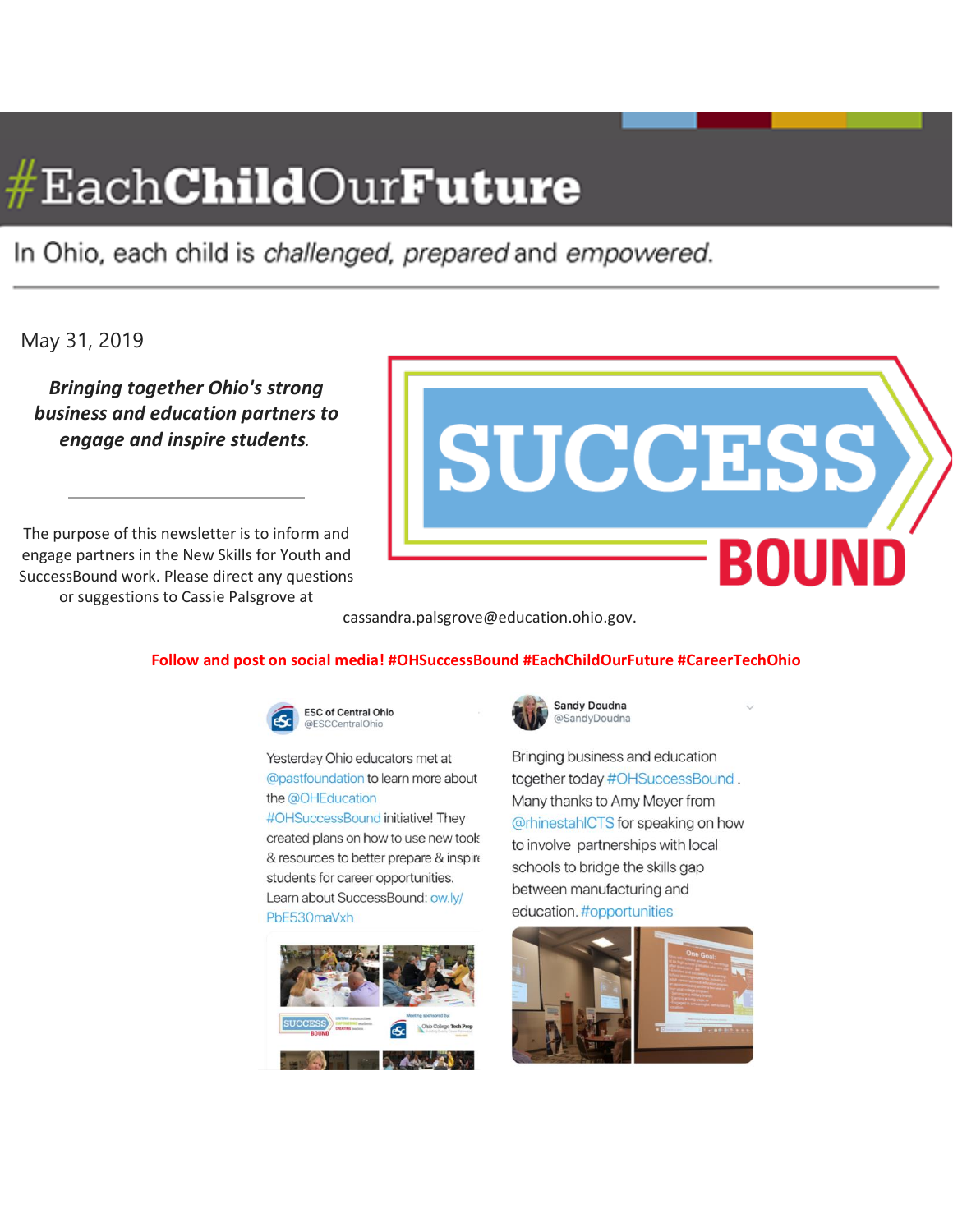![](_page_1_Picture_0.jpeg)

**Attend the Career Connections Conference!**

**Utilize the [Dynamic Pathways Tool](https://gcc01.safelinks.protection.outlook.com/?url=https%3A%2F%2Fjobseeker.k-12.ohiomeansjobs.monster.com%2FExploreIt%2FCareerClusters.aspx&data=02%7C01%7Ccassandra.palsgrove%40education.ohio.gov%7C7b807a56b6874fc2448508d6e61296e5%7C50f8fcc494d84f0784eb36ed57c7c8a2%7C0%7C1%7C636949364854170256&sdata=cwLRWzxa3ppZ9nJrby3c%2Bx%2F5grkGpmpmxTnKpVpSK7M%3D&reserved=0) in OhioMeansJobs.com.**

**Check out this [SuccessBound Story.](https://gcc01.safelinks.protection.outlook.com/?url=https%3A%2F%2Fyoutu.be%2FinLM2jRFPfE&data=02%7C01%7Ccassandra.palsgrove%40education.ohio.gov%7C7b807a56b6874fc2448508d6e61296e5%7C50f8fcc494d84f0784eb36ed57c7c8a2%7C0%7C1%7C636949364854170256&sdata=yftHWdPiaVOCG8Re8kF65K1QociDstxbTrFMoJbIYX4%3D&reserved=0)**

**Use the [Employment Projections](https://gcc01.safelinks.protection.outlook.com/?url=https%3A%2F%2Fworkforcedatatools.chrr.ohio-state.edu%2Femploymentprojections%2F&data=02%7C01%7Ccassandra.palsgrove%40education.ohio.gov%7C7b807a56b6874fc2448508d6e61296e5%7C50f8fcc494d84f0784eb36ed57c7c8a2%7C0%7C1%7C636949364854180244&sdata=PQGuUZC20cGy1gPXZJb0E4pW8t8nGy0U%2FF7A9fD7jOc%3D&reserved=0) tool!**

**Utilize the [SuccessBound](https://gcc01.safelinks.protection.outlook.com/?url=http%3A%2F%2Fsuccessbound.ohio.gov%2F&data=02%7C01%7Ccassandra.palsgrove%40education.ohio.gov%7C7b807a56b6874fc2448508d6e61296e5%7C50f8fcc494d84f0784eb36ed57c7c8a2%7C0%7C0%7C636949364854180244&sdata=uw0fw8aNs5SXDhL6rJvp6ywD1xaZc7kxq0f3fbWkYSY%3D&reserved=0) website and use the tools to bring community members together.**

**[Learn](https://gcc01.safelinks.protection.outlook.com/?url=https%3A%2F%2Fsuccessbound.ohio.gov%2FOhio-Means-Jobs-Readiness-Seal&data=02%7C01%7Ccassandra.palsgrove%40education.ohio.gov%7C7b807a56b6874fc2448508d6e61296e5%7C50f8fcc494d84f0784eb36ed57c7c8a2%7C0%7C0%7C636949364854190236&sdata=dGSK4FS7JFqoFQsJ0UX43zOKQA5LHepn59v6P7r72LQ%3D&reserved=0) more and implement the OhioMeansJobs-Readiness Seal.**

![](_page_1_Picture_7.jpeg)

**2019 Career Connections Conference Reminder**

Attend this year's Career Connections Conference on Monday, July 29, from 8:30 a.m. to 3:30 p.m., at the Hilton Columb Easton. The event offers educators an opportunity to network, collaborate, and gather to share ideas about the Career Connections work happening throughout the state. Presentations will focus on career advising, work-based learning, leveraging business advisory councils, and developing career pathways. Through strong career advising practices, Ohio's Career Connections program aligns with the plan for supporting the whole child found in *Each Child, Our Future*, Ohio's five-year strategic plan for education. Plan to attend the conference to learn about innovative ideas and resources for kicking off the 2019-2020 school year.

[Tentative Conference Schedule Available Here!](https://gcc01.safelinks.protection.outlook.com/?url=https%3A%2F%2F2019careerconnectionsconference.sched.com%2F&data=02%7C01%7Ccassandra.palsgrove%40education.ohio.gov%7C7b807a56b6874fc2448508d6e61296e5%7C50f8fcc494d84f0784eb36ed57c7c8a2%7C0%7C0%7C636949364854190236&sdata=3Z73csXAaCKEZNUpl319U1ozbhGCV8lg8g4yzR8cHqo%3D&reserved=0)

Additional conference details and a registration form are available on the [OhioAssociation for Career and](https://gcc01.safelinks.protection.outlook.com/?url=http%3A%2F%2Fohioacte.org%2Fevent-3244019&data=02%7C01%7Ccassandra.palsgrove%40education.ohio.gov%7C7b807a56b6874fc2448508d6e61296e5%7C50f8fcc494d84f0784eb36ed57c7c8a2%7C0%7C0%7C636949364854200230&sdata=nVAINLfjJLbfF0cUz7imX5gX6dvhBeOpYjPIR9AuD8k%3D&reserved=0)  Technical [Education website.](https://gcc01.safelinks.protection.outlook.com/?url=http%3A%2F%2Fohioacte.org%2Fevent-3244019&data=02%7C01%7Ccassandra.palsgrove%40education.ohio.gov%7C7b807a56b6874fc2448508d6e61296e5%7C50f8fcc494d84f0784eb36ed57c7c8a2%7C0%7C0%7C636949364854200230&sdata=nVAINLfjJLbfF0cUz7imX5gX6dvhBeOpYjPIR9AuD8k%3D&reserved=0) Register today!

**The Columbus Zoo announces their commitment to helping high school students earn th[eOhioMeansJobs-Readiness Seal through their Edge Program!](https://gcc01.safelinks.protection.outlook.com/?url=https%3A%2F%2Fyoutu.be%2Fc_xR7--OM8k&data=02%7C01%7Ccassandra.palsgrove%40education.ohio.gov%7C7b807a56b6874fc2448508d6e61296e5%7C50f8fcc494d84f0784eb36ed57c7c8a2%7C0%7C1%7C636949364854200230&sdata=DSQ4upPnKGem8G4SwfDoeXa2VuvfPZGyrf91z9EhJto%3D&reserved=0)**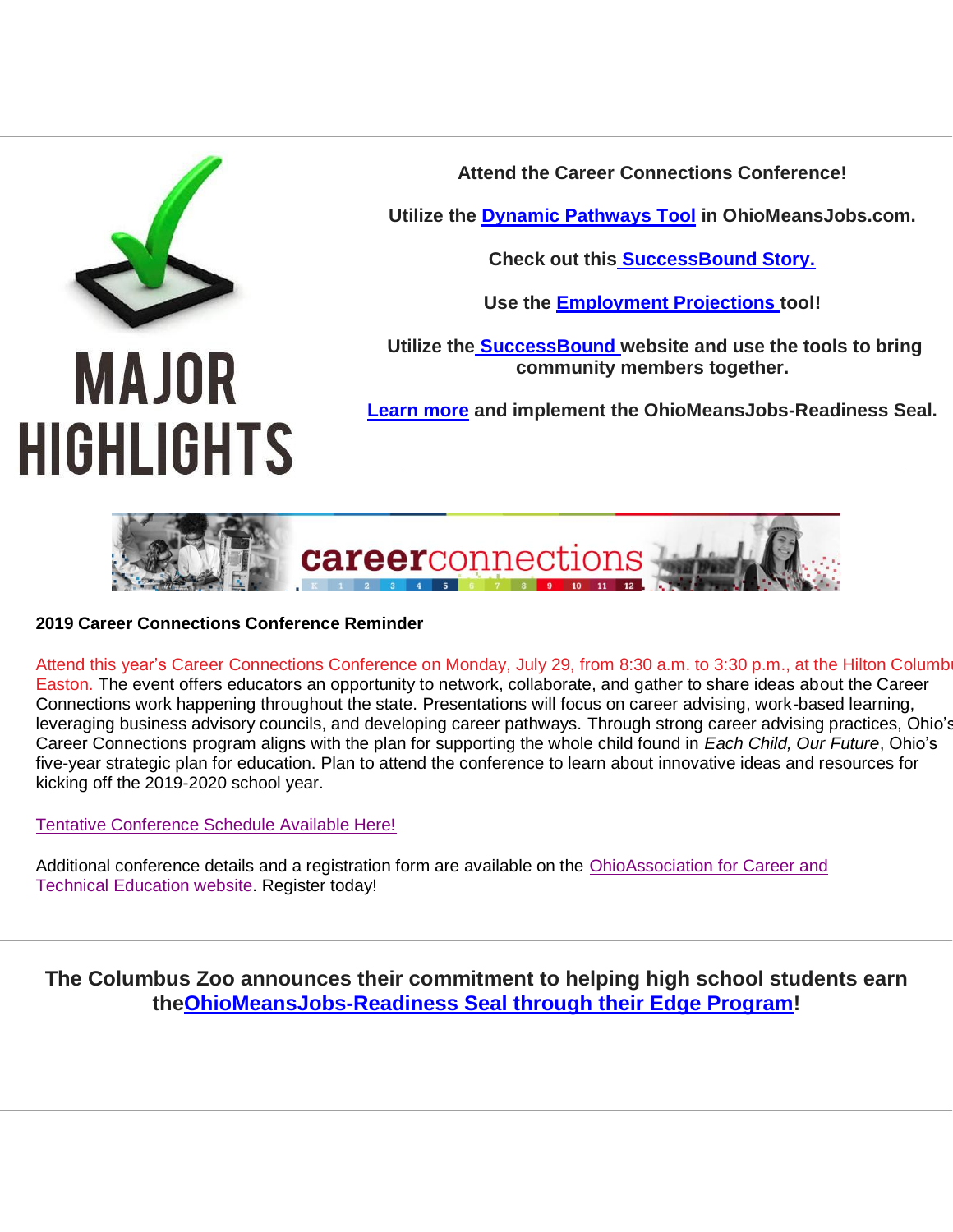#### **Goal 1 = Sector Advisory Councils established**

- Ohio Manufacturing Association, BioOhio, partnerships with Ohio Department of Higher Education, and the Ohio Traveler's Association have been established to develop sector partnerships
- Working with the Office of Workforce Transformation for Aviation, Petrochemical/Energy (asked [Ohio Oil & Gas\)](https://gcc01.safelinks.protection.outlook.com/?url=https%3A%2F%2Fwww.ooga.org%2Fblogpost%2F1230994%2F323655%2FOOGA-and-Ascent-Resources-Team-Up-to-Expose-Students-To-Oil-And-Gas-Opportunities&data=02%7C01%7Ccassandra.palsgrove%40education.ohio.gov%7C7b807a56b6874fc2448508d6e61296e5%7C50f8fcc494d84f0784eb36ed57c7c8a2%7C0%7C1%7C636949364854210224&sdata=qBTyTWKiHSnKI1XwWV6dnGUwSv5CbYmSlr3p%2BPqaWOc%3D&reserved=0), and Logistics (asked Ohio Logistic) for 2018
- Program of Work includes: Industry Credential evaluation assistance, marketing strategy advisement, professional development opportunity connections, event collaboration and pathway advisement

#### **Goal 2 = A Dynamic Pathway Tool accessible through OhioMeansJobs is utilized in student reer advising**

- ODE is working with Ohio Job and Family Services to develop with Monster.com
- Tool will be accessible through OhioMeansJobs.com o [Check out our Phase 1 work here!](https://gcc01.safelinks.protection.outlook.com/?url=https%3A%2F%2Fjobseeker.k-12.ohiomeansjobs.monster.com%2FExploreIt%2FCareerClusters.aspx&data=02%7C01%7Ccassandra.palsgrove%40education.ohio.gov%7C7b807a56b6874fc2448508d6e61296e5%7C50f8fcc494d84f0784eb36ed57c7c8a2%7C0%7C1%7C636949364854210224&sdata=Hx6KlCrnps8TiqNjWBGKgxew72OEdboh%2Fz7I9r9B9cc%3D&reserved=0)
- Schools will be able to customize course offerings and experiences based on their resources
- For current pathway models, [click here](http://education.ohio.gov/Topics/Career-Tech/Career-Connections/Career-Pathways)

# **Goal 3 = Increase number of student backpacks (career advising) on OhioMeansJobs**

- 2019 goal of increasing the number of active backpacks by 10%
- Active Accounts as of 5/31/2019 = 452,624
- Total backpacks created since inception over 600,000

# **Goal 1 = Increase the number of high-quality, in-demand pathways & students enrolled**

- Visit SuccessBound.Ohio.Gov and navigate the "Prepare Design Evaluate" pages for resources to develop systems of quality pathways
- SuccessBound events continue to be developed and hosted to build and develop pathway partnerships

# **Goal 2 = Decrease the number of programs that are not high-quality, in-demand pathways**

- Utilize [Guide to Pathway Intervention](https://gcc01.safelinks.protection.outlook.com/?url=https%3A%2F%2Fcareertech.org%2Fresource%2Fcareer-pathway-quality-intervention-guide&data=02%7C01%7Ccassandra.palsgrove%40education.ohio.gov%7C7b807a56b6874fc2448508d6e61296e5%7C50f8fcc494d84f0784eb36ed57c7c8a2%7C0%7C1%7C636949364854220221&sdata=5jZ4T%2F5R1nMJZxoToIEW%2FMT8fsPB6GqEdGcjuTX%2Fh2A%3D&reserved=0)
	- o Decision framework concept:

![](_page_2_Picture_19.jpeg)

![](_page_2_Picture_20.jpeg)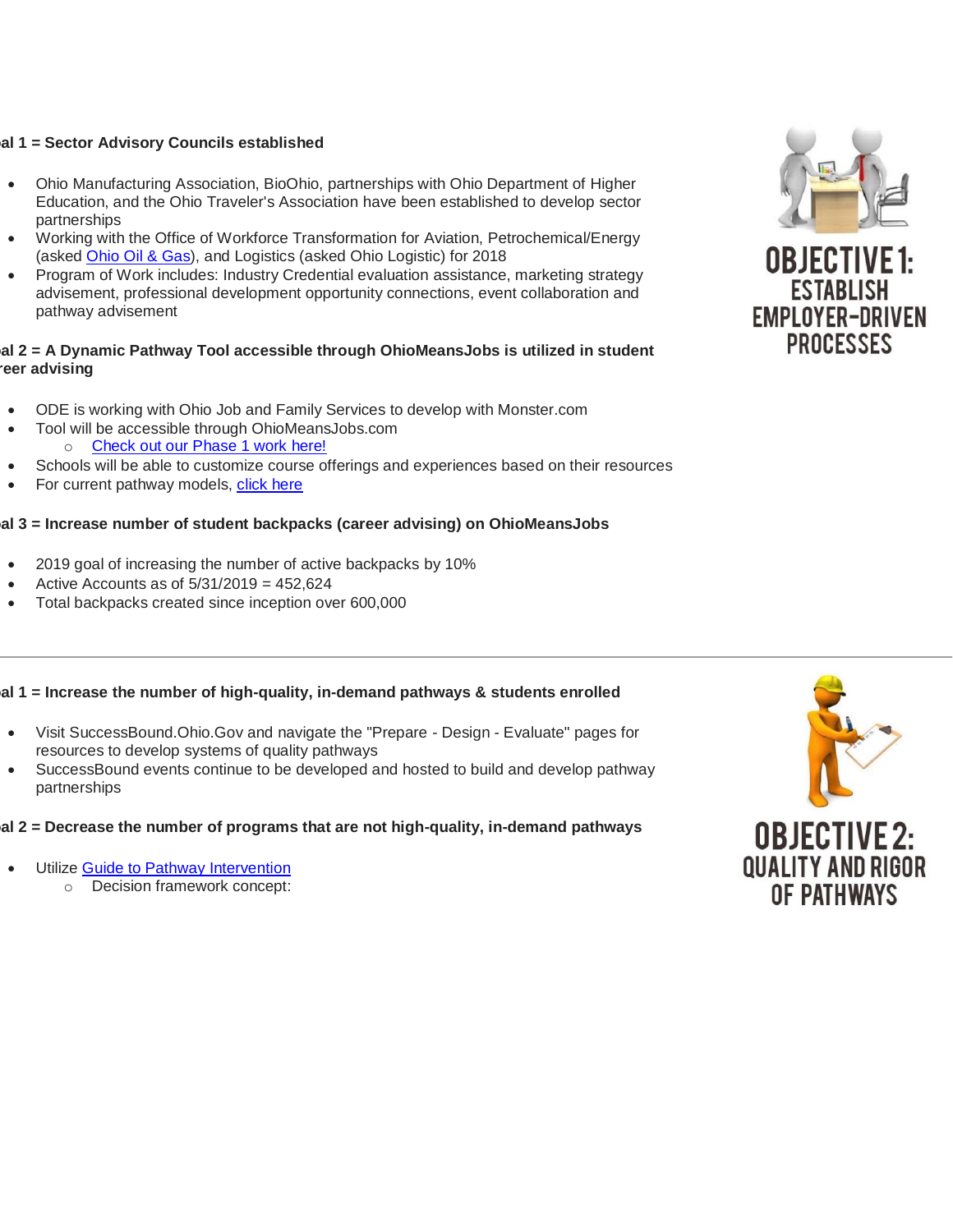![](_page_3_Figure_0.jpeg)

#### al 3 = Increasing participation of economically disadvantaged, African-American and Hispanic students in high-quality, in-deman **pathways**

- Tech prep regions are being challenged to place at least 100 students in WBL in Ohio's major 8 school districts
- Urban CTE Expansion team developed to explore strategies for participation of under served populations
- Partnering with the Ohio Small and Rural Schools collaborative to host a SuccessBound design and develop event specifically for the school districts

#### **Goal 1 = Report completion of work-based learning opportunities for all graduates**

#### **Goal 2 = Pilot and evaluate process to obtain workforce data**

- Pilot sites have been identified
- Contract with Ohio Education Research Center is in place
- Data sharing agreements are issued to pilot sites

#### **Goal 3 = Develop a Career readiness dashboard to report important data**

- An initial draft of dashboard indicators is developed
- Mapping tool is developed
- ODE will pursue a multi-tool approach to connect stakeholders to valuable data such as credential attainment, pathway participation, etc.

![](_page_3_Picture_14.jpeg)

![](_page_3_Picture_15.jpeg)

**Goal 1 = Increase Pre-Apprenticeship Programs**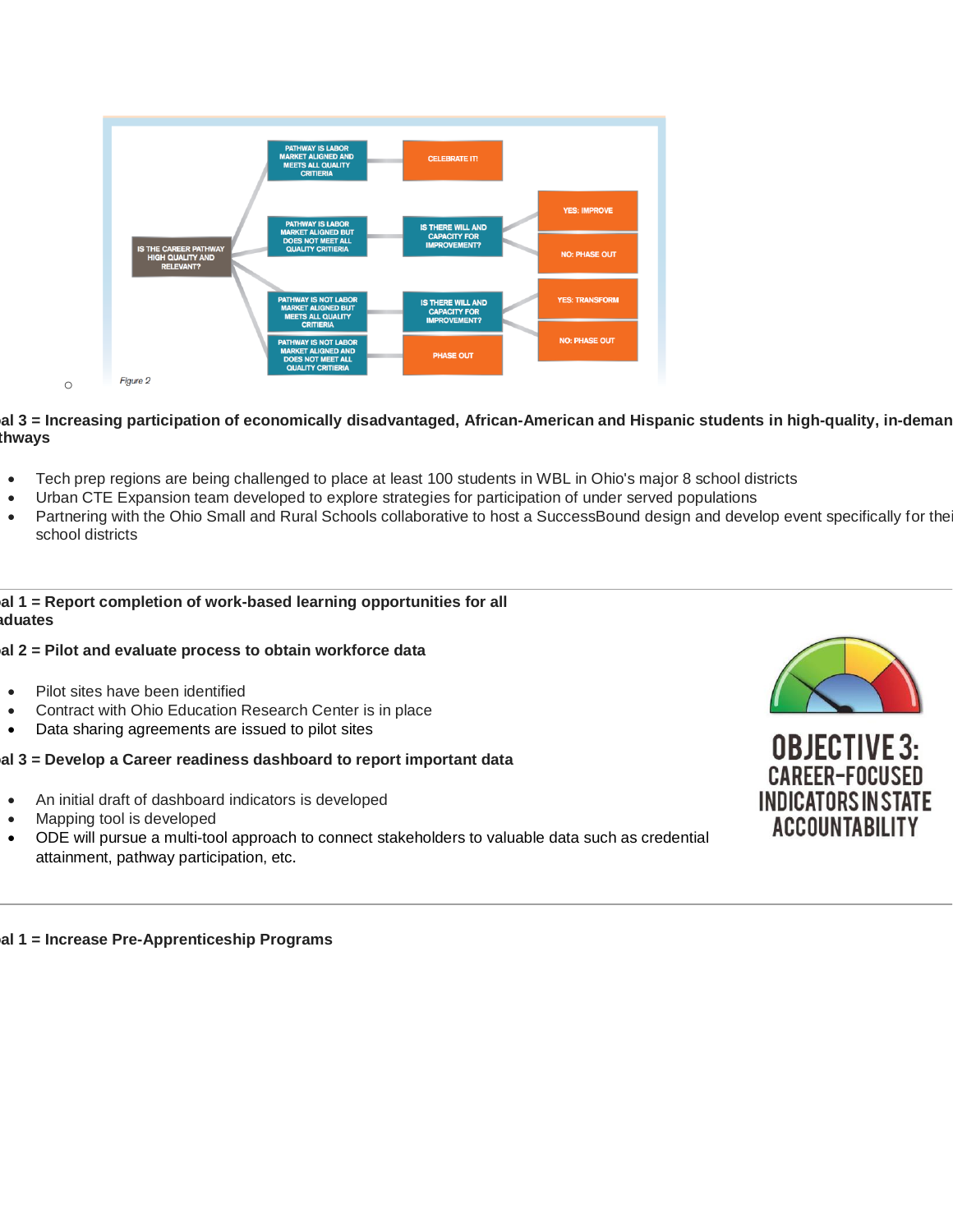- Many resources available on the Ohio Department of Education website
- Staff travel around the state to discuss pre-apprenticeship options with ApprenticeOhio
- Partnership with Ohio Department of Job and Family Services and ApprenticeOhio
- Connecting Educational Service Centers and Business Advisory Councils to pre-apprenticeship information

#### **Goal 2 = Increase the number of schools that offer work-based learning opportunities**

- Adecco has identified regional contacts to assist in placing student who have made contact with over 150 schools and business across the state to being work-based learning programs
- An internal WBL committee has been formed to address expanding WBL opportunities for all students. Ohio is working with the College and Career Readiness and Success Center to participate in a Work-Based Learning Peer Network
	- o **Priorities identified:**
	- o Expand toolkit resources
	- o Expand internal Work-Based Learning Workgroup
	- Identify how Work-Based Learning will be integrated into Perkins reauthorization
- Continue to learn from the Personalized Professional Pathways Pilot
- Learning Management Systems course in under edit
- Personalized Professional Pathways (P3) Pilot Year 2 info call June 4th
- Work-Based Learning measurement in [EMIS released](http://education.ohio.gov/getattachment/Topics/Data/EMIS/EMIS-Documentation/Current-EMIS-Manual/2-9-Student-Program-GQ-Record-v9-1.pdf.aspx?lang=en-US) (page 19)

#### **Goal 3 = Increase the number of schools that offer career-focused pathways**

- A "how to" guide on implementing career pathways is under development
- Goal of training trainers (SuccessBound Coaches) throughout the state to assist in implementation and professional development
- Six Ohio College Tech Prep Regional Centers have been established to provide support in: development and implementation of programs of study, development of articulation agreements and providing students with opportunities to earn college credit. Click here [find your regions contact.](http://education.ohio.gov/Topics/Career-Tech/College-Tech-Prep/Regional-Center-Points-of-Content)
- These regional centers have been paired up with their Regional Workforce Collaboratives, JobsOhio Economic Development group, local OMJ Centers and various professionals throughout their region to develop regional cross-sector teams.

#### **Goal 4 = Work with the Ohio Association of Community Colleges and Department of Higher Education to create and log model College Credit Plus high-quality, in-demand career pathways**

• Statewide request to collect model College Credit Plus Pathways has been sent by Higher Education Department

#### **Goal 5 = Graduates will earn the OhioMeansJobs-Readiness Seal**

- [Rubric is available on the website](http://education.ohio.gov/Topics/New-Skills-for-Youth/SuccessBound/OhioMeansJobs-Readiness-Seal) and will be linked within the [Student Verification Form](http://education.ohio.gov/getattachment/Topics/New-Skills-for-Youth/SuccessBound/OhioMeansJobs-Readiness-Seal/OMJ-Readiness-Seal-Validation-Form.pdf.aspx?lang=en-US)
- Released an [OhioMeansJobs-Readiness Seal Reporting Guide.](http://education.ohio.gov/getattachment/Topics/New-Skills-for-Youth/SuccessBound/OhioMeansJobs-Readiness-Seal/Readiness-Seal-Reporting-Guide-2019_Final.pdf.aspx?lang=en-US) This guide outlines how to flag a student who has earned the seal in OhioMeansJobs.com. Employers can search for students who have earned the seal.
- ODE data systems are collecting the number of students who earned the Readiness Seal over 1,300 students have earned the Readiness Seal!
- PBS station has *[filmed videos geared toward educating](https://gcc01.safelinks.protection.outlook.com/?url=https%3A%2F%2Fwww.youtube.com%2Fplaylist%3Flist%3DPLU5d15PFey_piRfCxthVrJSAe69_jd7xX&data=02%7C01%7Ccassandra.palsgrove%40education.ohio.gov%7C7b807a56b6874fc2448508d6e61296e5%7C50f8fcc494d84f0784eb36ed57c7c8a2%7C0%7C0%7C636949364854240209&sdata=vb6pTNWtmKsohWl3zpxTXwdYZ0EnLZGBQWHiTTwKR3M%3D&reserved=0)* students, mentors, and educators about career options.

#### **Goal 6 = High quality professional development for educators for simultaneous credit**

- A "Standards by Design" tool is under development to allow educators to see content that crosses between technical and academic fields
- SuccessBound Trainings have been held as a part of this professional development
- Guidance documents and videos are underway to assist teachers in navigating and incorporating aligned standards into curriculum

![](_page_4_Picture_31.jpeg)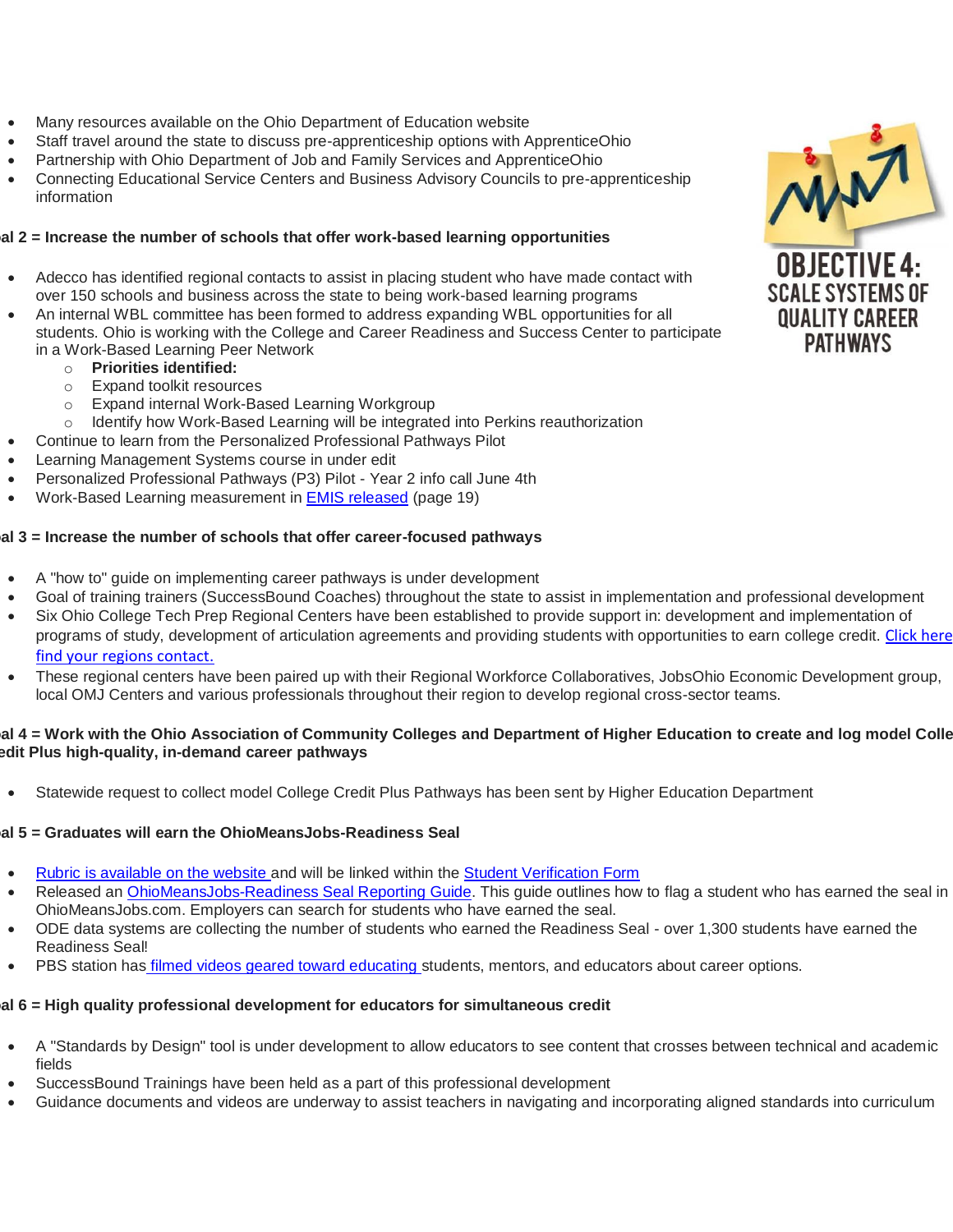[Simultaneous Credit guidance is posted](http://education.ohio.gov/Topics/Career-Tech/Integrated-Coursework-And-Awarding-Simultaneous-Cr) on department of education website

### **Goal 7 = Align all technical standards to academic standards**

- ELA and Math alignment complete
- Science and Social Studies standards alignment complete

# **Goal 8 = Design, develop, and test Standards by Design tool**

- Project will be divided into phases with CTE and Academic alignments tool to be developed first
- Project will be bid through the Department of Administrative services and will be functional by the spring/summer of 2019

# **Goal 1 = All workforce education and training programs use common counseling materials**

• OhioMeansJobs.com is the common career counseling tool used

#### **Goal 2 = Reduce the gaps and overlaps in education, career training, and workforce development funding sources**

• Funding is cataloged to begin identifying gaps

#### **Goal 3 = Identify gaps in accessibility of career-focused programs, issue targeted assistance to districts in implementing high-quality, in-demand career pathways**

• Current pathway offerings are mapped

# **Goal 1 = Increase the percentage of graduates with an industry-recognized credential**

- Credential applications will be under review by industry professionals for consideration of what is to be added to the list for graduation
- Credentials continue to be an important part of graduation requirements

# **Goal 2 = Statewide articulation agreement increase**

- Contract in place with Ohio Department of Higher Education
- Currently, 40% or 114 of all [CTE Courses have CTAG \(statewide articulated\)](https://gcc01.safelinks.protection.outlook.com/?url=https%3A%2F%2Fwww.ohiohighered.org%2Ftransfer%2Fct2%2Fctags&data=02%7C01%7Ccassandra.palsgrove%40education.ohio.gov%7C7b807a56b6874fc2448508d6e61296e5%7C50f8fcc494d84f0784eb36ed57c7c8a2%7C0%7C0%7C636949364854240209&sdata=D0MFAGA8cCeuUS2hu2jRCndzfZ8RDRYV2%2FW4k%2Bjb3b4%3D&reserved=0) credit

# **Goal 3 = Begin advanced technology or cyber security programs**

• Over 10 schools submitted their intent to offer cyber security programs in their buildings

# **Goal 4 = Increase the number of senior-only credential programs**

- Senior Only Credential program presentations at SuccessBound and various other conferences
- Number of students participating in senior only credential programs has increase significantly over 10% of the 4 year graduation cohort!

![](_page_5_Picture_24.jpeg)

![](_page_5_Picture_25.jpeg)